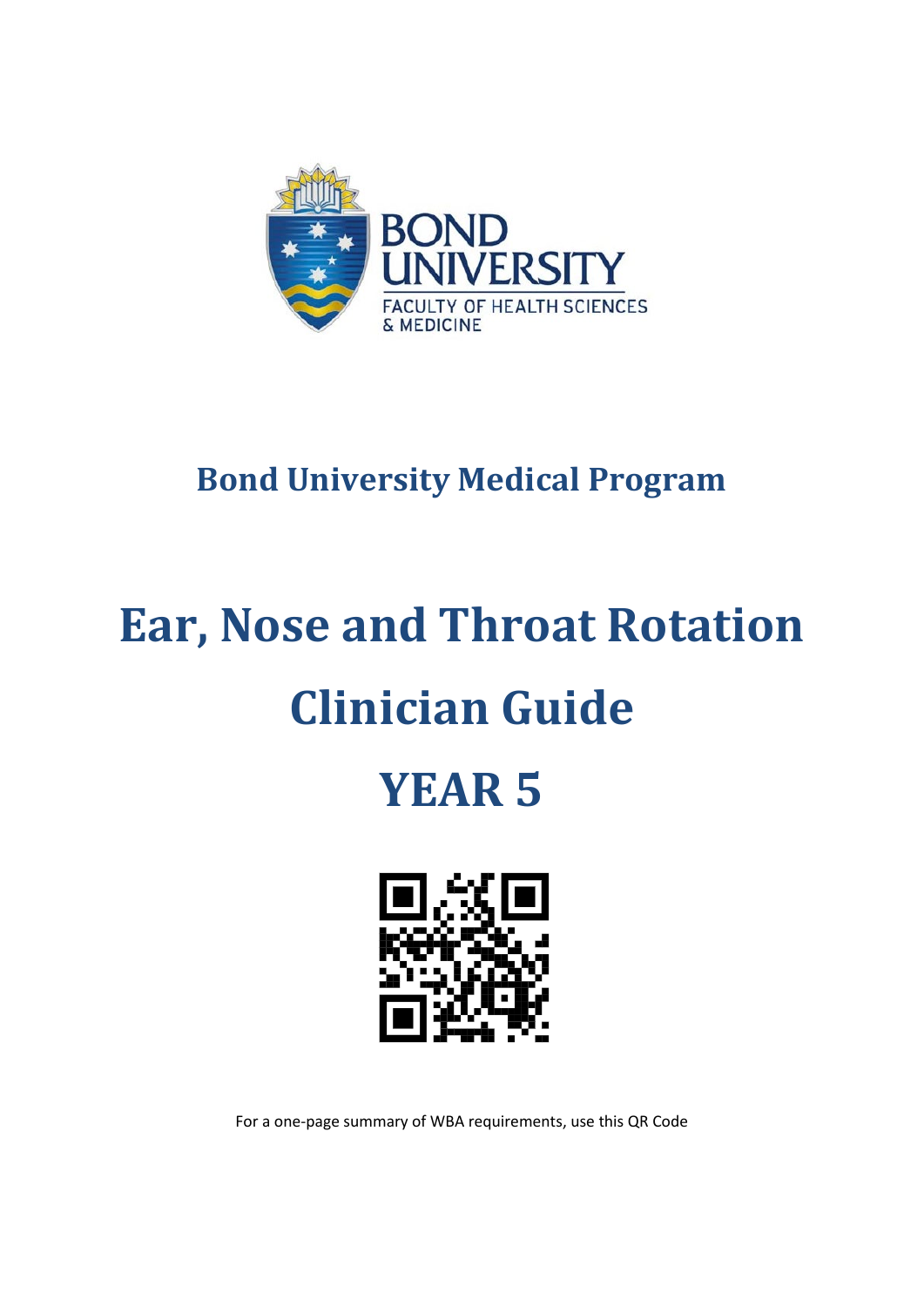#### **Introduction**

Students in the final year of the Bond University Medical Program have 6 rotations to train in a broad array of medical, surgical, and other specialities.

These Rotations are made up from one of each of:

- Anaesthetics, Critical Care, and orthopaedics (2 weeks of each)
- Elective or Capstone
- Emergency Medicine,
- Flexible/End of year elective
- General Practice,
- **Selective**

The capstone, elective, flexible and selective rotations provide students' a choice of interest area, or speciality placement, to gain additional clinical experience on top of specified clinical curriculum placements.

The learning priorities for all clinical specialities are to gain insight and understanding of the most common presentations and conditions encountered. It is anticipated that all students will have opportunities to enhance their skills in history taking and clinical examination. Students should also be encouraged to translate the information from patient interactions into commonly used formats by interns, such as *ISBAR (Introduction, Situation, Background, Assessment, Recommendation)* Additional specific procedural skills development is welcomed

#### **Timetable and Contacts**

**Students are expected to be present 5 days a week during their rotation**. If students are unable to attend for any reason, they are required to advise the clinician, hospital co-ordinator (where available) and the Placements Team at Bond University.

Student involvement in the day-to-day care and management of patients provides the best opportunity for learning. Students will be able learn the most through interviewing and examining patients and being involved in clinical decision making at the bed side.

As well as clinical knowledge, students must display other professional skills such as working well within the multidisciplinary team, considering the psychological and social impact of the illness on the patient and the family, being honest, empathetic, and respectful with regard to the patient's choices and decisions.

It is also important for students to recognise their own limitations, competencies, and scope of practice associated with their stage of training.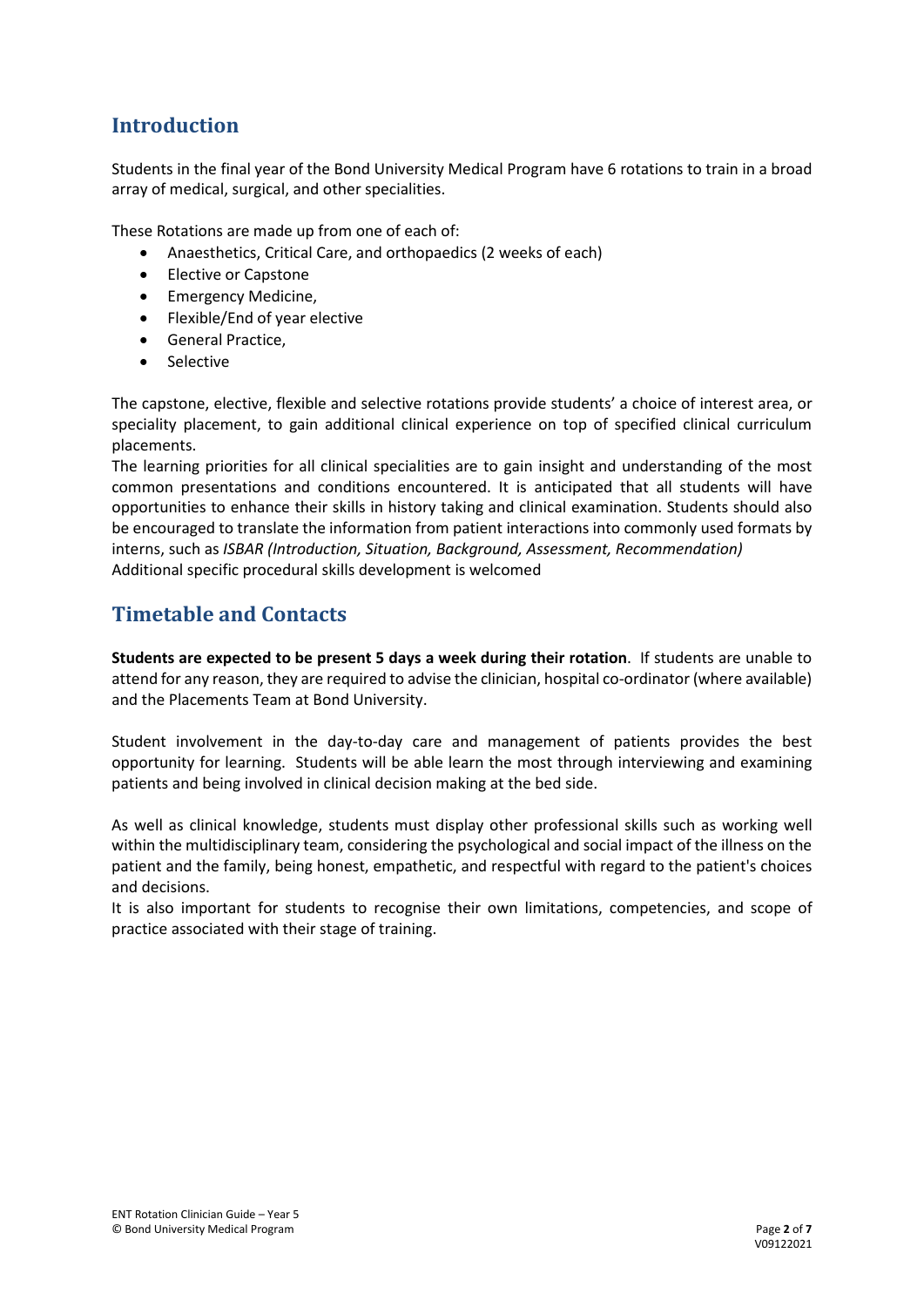#### **MD Program Learning Outcomes**

#### **MEDI72-YR5 Extended Clinical Practice and Research, A, B & C and Doctor of Medicine (MD)**

- 1. Science and Scholarship: The medical graduate as scientist and scholar (SS)
- 2. Clinical Practice: The medical graduate as practitioner (CP)
- 3. Health and Society: The medical graduate as a health advocate (HS)
- 4. Professionalism and Leadership: The medical graduate as a professional and leader (PL)

The Australian Medical Council's Graduate Outcome Statements are organised into four domains. Within this subject, the framework mapped to the learning outcomes are: Science and Scholarship Domain (learning outcomes 1-3), Clinical Practice Domain (learning outcomes 4-11), Health and Society Domain (learning outcomes 12-15) and Professionalism and Leadership Domain (learning outcomes 16-21).

| Program<br><b>LOs 2022</b> | 2022          | <b>Description</b><br>On successful completion of this program the learner will be able to:                                                                                                                                                                                      | <b>AMC Domain</b>                               |
|----------------------------|---------------|----------------------------------------------------------------------------------------------------------------------------------------------------------------------------------------------------------------------------------------------------------------------------------|-------------------------------------------------|
| 01                         | <b>Y5SS01</b> | Apply current medical and scientific knowledge to individual patients, populations and<br>health systems.                                                                                                                                                                        | 1.1, 1.2, 1.3,<br>1.4                           |
| 02                         | <b>Y5SS02</b> | Apply evidence-based and environmentally sustainable healthcare practices in patient care<br>and research methodology.                                                                                                                                                           | 1.5, 1.6, 2.7                                   |
| 03                         | <b>Y5SS03</b> | Apply project management and/or communication skills to complete an evidence based<br>and professionally focussed project including its dissemination.                                                                                                                           | 1.1, 1.5, 1.6,<br>3.3, 4.9                      |
| 04                         | <b>Y5CP01</b> | Demonstrate cognitive, technical and interpretive skills in undertaking an accurate,<br>detailed system-focussed history from a range of patients within a variety of clinical<br>settings.                                                                                      | 2.1, 2.2                                        |
| 05                         | <b>Y5CP02</b> | Perform an accurate and complete physical examination on any body system including a<br>mental state examination.                                                                                                                                                                | 2.3                                             |
| 06                         | <b>Y5CP03</b> | Use knowledge of common conditions, the patient history and physical examination<br>findings, and clinical data, to undertake clinical reasoning and formulate probable and<br>differential diagnoses.                                                                           | 2.2, 2.3, 2.4,<br>2.7, 2.8, 2.10                |
| 07                         | <b>Y5CP04</b> | Recognise and assess deteriorating and critically unwell patients who require immediate<br>care and perform common emergency and life support procedures.                                                                                                                        | 2.12                                            |
| 08                         | <b>Y5CP05</b> | Safely perform a range of common procedures.                                                                                                                                                                                                                                     | 2.6, 2.11, 2.14                                 |
| 09                         | <b>Y5CP06</b> | Safely prescribe by applying the principles of "quality use of medicines" in an<br>environmentally sustainable way.                                                                                                                                                              | , 2.7                                           |
| 10                         | <b>Y5CP07</b> | Select and justify common investigations, with regard to the pathological basis of disease,<br>utility, safety, cost-effectiveness, and sustainability, and interpret their results.                                                                                             | 2.5, 3.7                                        |
| 11                         | <b>Y5CP08</b> | Formulate an initial management plan in consultation with patients, family and carers<br>across a variety of clinical settings with consideration of psychosocial, environmental and<br>cultural aspects that may influence management.                                          | 2.1, 2.7, 2.9,<br>2.13, 2.14,<br>2.15, 3.2, 3.4 |
| 12                         | <b>Y5HS01</b> | Apply evidence from behavioural science and population health research, integrate<br>prevention, early detection, health maintenance and chronic disease management into<br>clinical practice.                                                                                   | 1.6, 2.10, 3.5                                  |
| 13                         | <b>Y5HS02</b> | Recognise and critically reflect on the diversity of populations regarding health issues<br>applicable to the relevant unique historical, social and cultural contexts in the clinical and<br>community settings including First Nations peoples.                                | 3.1, 3.2, 3.4,<br>3.5, 3.8, 3.9                 |
| 14                         | <b>Y5HS03</b> | Recognise and understand the complex interactions between the healthcare systems and<br>environment, as well as the doctor and patient, whilst reflecting on power and privilege, to<br>understand the role of these to ensure a culturally responsive and safe working context. | 2.1, 2.8, 3.4,<br>3.6, 3.7, 4.5                 |
| 15                         | <b>Y5HS04</b> | Communicate successfully in all roles including health advocacy, education, assessment,<br>appraisal and with the First Nations peoples.                                                                                                                                         | 2.1, 3.3, 3.4,<br>3.8, 4.9                      |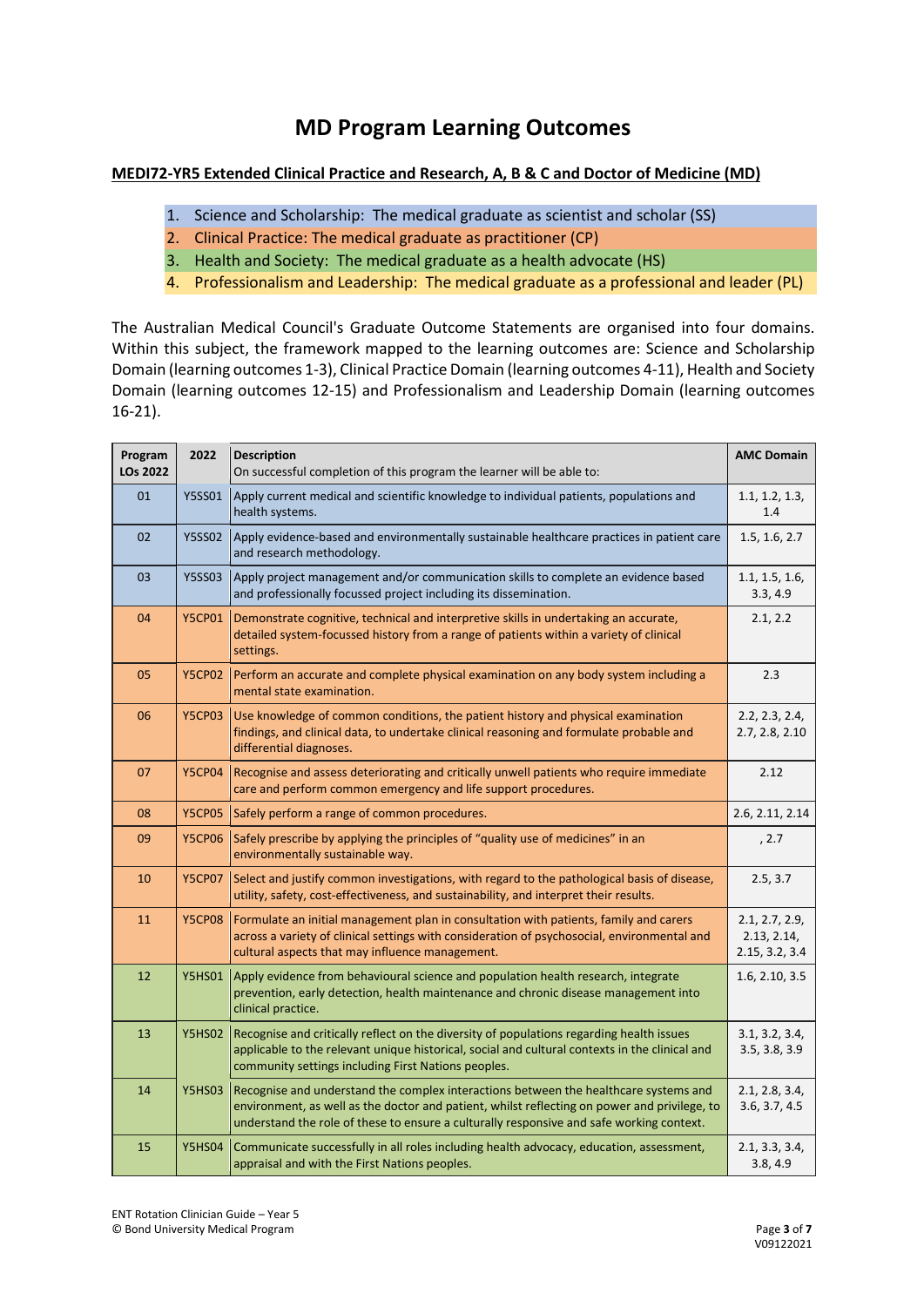| 16 | <b>Y5PL01</b> | Contribute to teams providing care to patients according to "Good Medical Practice: A<br>Code of Conduct for Doctors in Australia" and "Good Medical Practice: A Guide for Doctors<br>in New Zealand"                                                                                                                            | 4.1, 4.2, 4.3,<br>4.4, 4.5, 4.6,<br>4.7, 4.8, 4.9,<br>4.10 |
|----|---------------|----------------------------------------------------------------------------------------------------------------------------------------------------------------------------------------------------------------------------------------------------------------------------------------------------------------------------------|------------------------------------------------------------|
| 17 | Y5PL02        | Explain and apply the principles and concepts of medical ethics including physician virtue<br>and the 'four principles' of autonomy, beneficence, non-maleficence and justice in the<br>context of team-based patient care.                                                                                                      | 3.6, 4.1, 4.2,<br>4.3, 4.4, 4.6,<br>4.10                   |
| 18 | Y5PL03        | Apply the legal responsibilities of a medical practitioner across a range of professional and<br>personal contexts in the practice of team-based patient-care.                                                                                                                                                                   | 2.15, 4.1, 4.2,<br>4.3, 4.10                               |
| 19 | Y5PL04        | Evaluate the performance of self and others as self-regulated and effective members of a<br>diverse healthcare team in the management of a case load, respecting the roles of all<br>healthcare professionals within the clinical setting and community settings, demonstrating<br>professional foundation and essential skills. | 3.1, 4.1, 4.2,<br>4.6, 4.7, 4.8,<br>4.9                    |
| 20 | Y5PL05        | Demonstrate, and role model for junior medical students, skills to support the planned and<br>active development of a career.                                                                                                                                                                                                    | 4.1, 4.2, 4.3,<br>4.8, 4.9                                 |
| 21 | Y5PL06        | Demonstrate, and role model for junior medical students, the active management of<br>selfcare in a clinical environment as part of a clinical team managing patients.                                                                                                                                                            | 4.1, 4.2, 4.5,<br>4.6, 4.7, 4.9                            |

#### **ENT Rotation**

The basis of the ENT (Ear, Nose and Throat) Rotation is for students to see patients whose clinical problems relate to the broad array of ENT conditions and to experience first-hand the daily routine and practice of medicine by an ENT surgeon and the hospital team. Students are expected to learn about the assessment and management of patients in the clinical setting.

The knowledge explosion and rapid advances in medicine generally, and ENT surgery in particular, mean that it is impossible to cover everything in one single rotation. However, knowledge of the common ENT presentations and conditions will provide a firm foundation for students continuing professional development.

#### **Goals**

The goals for the ENT Rotation are for students to:

- Acquire further learning experience, clinical knowledge, and understanding of common ENT conditions
- Hone their history taking and examination skills and improve specific examinations procedures such as otoscopy and nasal examination
- Use clinical reasoning skills to formulate clear diagnoses and differential diagnoses
- Learn about and to become comfortable discussing clinical management of patients with ENT disease
- Experience a real-life clinical working environment and opportunity to work with a clinical team.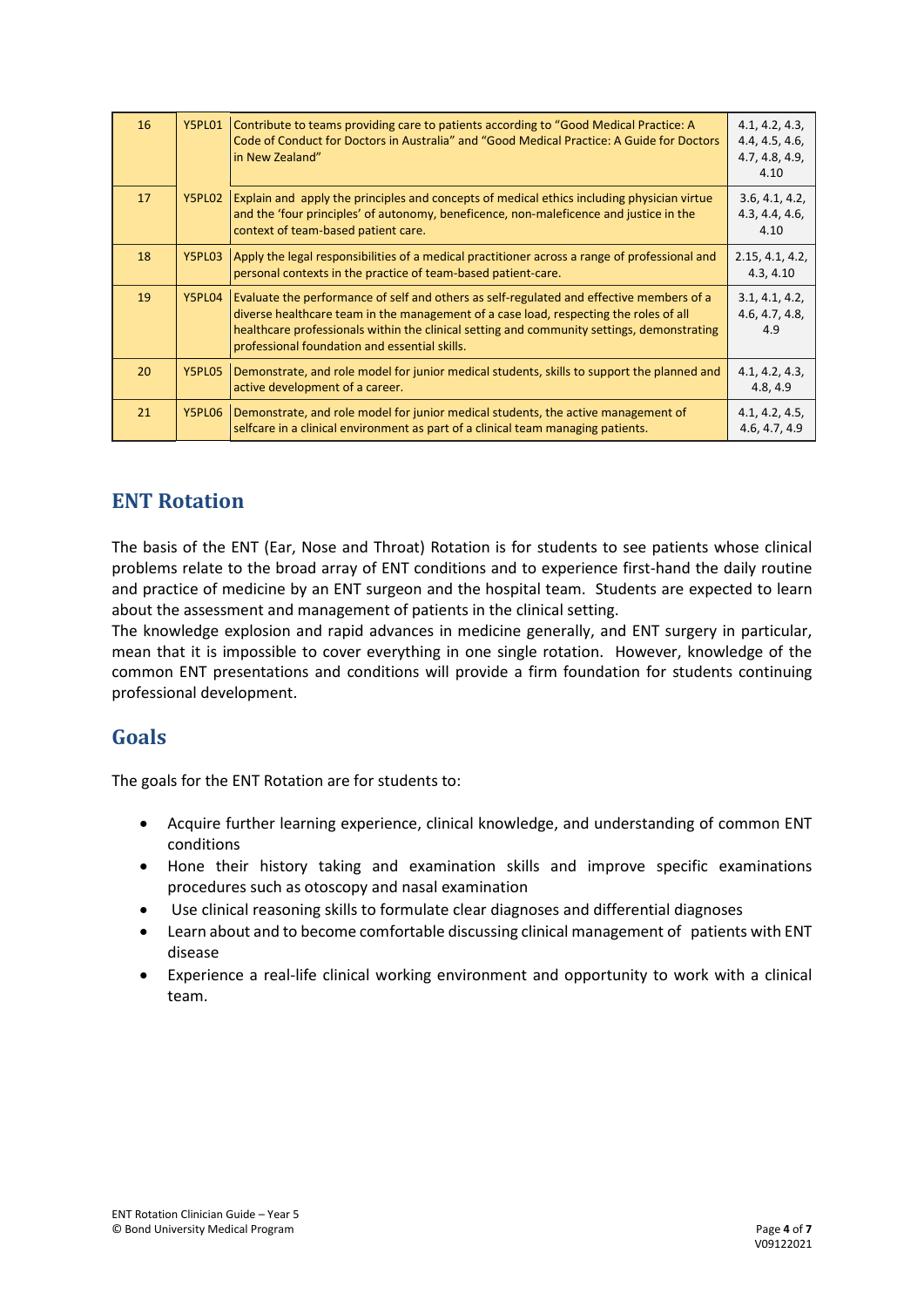#### **Learning Outcomes**

Students must be able to

- Take a complex medical history as well as a focused system history in ENT.
- Correctly perform a physical examination with focus on the ENT exam and related systems
- Demonstrate correct appraisal and assessment of medical symptoms and signs and apply clinical reasoning to formulate a clear differential diagnosis and management plan
- Recognise serious ENT disease requiring urgent management/intervention
- Demonstrate understanding and application of pharmacological, medical and surgical management of ENT patients
- Undertake, justify and interpret common ENT investigations including Audiometry

#### **Clinical Supervision and Assessment**

Formal educational sessions should be conducted every week throughout the clinical rotation to reinforce and enhance student learning. These sessions may vary throughout the placement.

Students have multiple workplace-based assessments (WBA) to successfully complete as a requirement for progression in the Medical Program. Assessments are completed in Osler ePortfolio, a cloud-based mobile assessment technology.

1. In-Training Assessment (ITA) is a workplace-based assessment tool utilised in clinical rotations. In the ITA, the clinical supervisor provides comments about student overall performance on that rotation. The ITA is a summary evaluation of whether students have met the requirements of that rotation for:

- Clinical knowledge
- Clinical History taking and physical examination skills
- Communication and
- Personal and professional behaviour

**ITA:** The ITA can only be completed by the supervising Consultant or their delegate after seeking opinion from the team about the student performance. **The ITA is due in Week 7.**

**2. Mini-CEX:** During the clinical placement, students will be supervised by a number of clinicians such as those in specialist training pathways in the medical team. Students are encouraged to participate in active learning by interacting with patients, conducting a relevant clinical activity. Students are required to evidence this as Mini-CEXs which can be assessed by these team members. Students are required to complete and evidence four (**4) Mini-CEX** during this placement: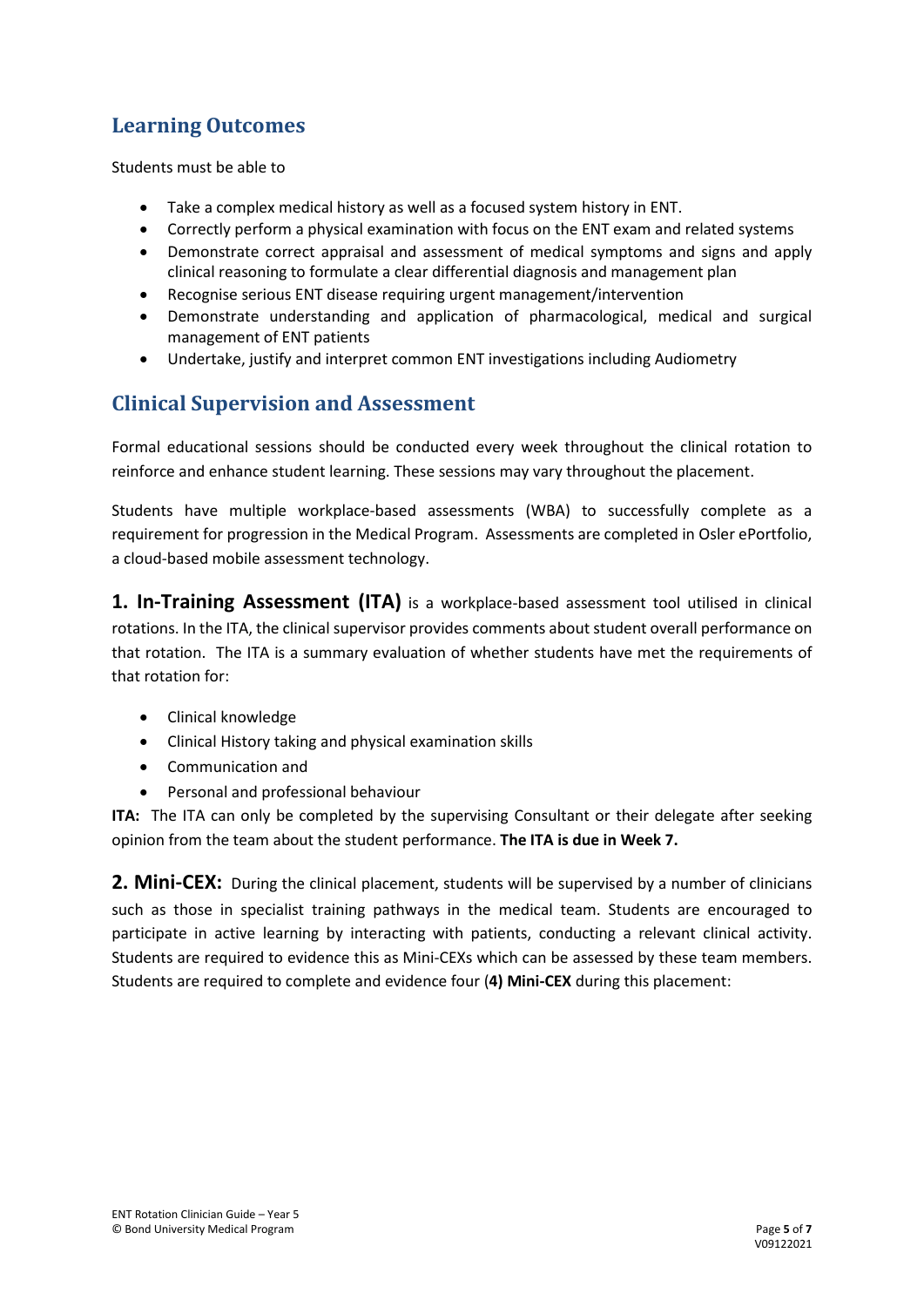The Mini-CEX can be evaluated by a wide range of other health practitioners such as doctors, nurses, allied health, and hospital technicians

The Mini-CEX has been re-designed in conjunction with Griffith University to reduce the workload of completion for supervisors – whilst enhancing personalised feedback on performance to students.

Feedback should align to that given to students at the time of the interaction.

The Global result is a trust rating scale to align our evaluation of students with future clinician decisions around Entrustable Professional Activities.

| Assessment Criteria                    |                                                                                                                                                                         |  |  |  |
|----------------------------------------|-------------------------------------------------------------------------------------------------------------------------------------------------------------------------|--|--|--|
| Location*                              |                                                                                                                                                                         |  |  |  |
| Select Location                        |                                                                                                                                                                         |  |  |  |
| Feedback to assist student's learning: |                                                                                                                                                                         |  |  |  |
|                                        | Please describe the Student's Performance: what was effective and ineffective, your overall impression and any specific feedback.                                       |  |  |  |
| Areas of strength:*                    |                                                                                                                                                                         |  |  |  |
|                                        |                                                                                                                                                                         |  |  |  |
|                                        |                                                                                                                                                                         |  |  |  |
|                                        |                                                                                                                                                                         |  |  |  |
|                                        |                                                                                                                                                                         |  |  |  |
| Areas of development:*                 |                                                                                                                                                                         |  |  |  |
|                                        |                                                                                                                                                                         |  |  |  |
|                                        |                                                                                                                                                                         |  |  |  |
| Global Overall result:*                |                                                                                                                                                                         |  |  |  |
|                                        | O 1. Requires my assistance to complete this task safely in addition to close direct supervision                                                                        |  |  |  |
| task)                                  | O 2. Requires direct supervision (I need to be present with the student to observe the interaction and review the                                                       |  |  |  |
|                                        | O 3. Requires proximal supervision (I need to be in an adjacent room or on the same ward as the student and be<br>able to provide immediate or detailed review of task) |  |  |  |
|                                        |                                                                                                                                                                         |  |  |  |

#### **3. Procedural Skills:**

Bond Medical Students are required to complete the following procedural skills on patients by the completion of their Phase 2 placements in order to graduate. Nine skills are to be completed on patients under guided supervision whilst 5 procedures are theory-only modules to support skills development.

| #              | <b>Required Procedural Skill Activities</b> |                      |  |
|----------------|---------------------------------------------|----------------------|--|
| $\mathbf{1}$   | In-dwelling Catheter                        |                      |  |
| $\overline{2}$ | <b>IV Cannulation</b>                       |                      |  |
| 3              | Suturing                                    |                      |  |
| 4              | IM injection                                |                      |  |
| 5              | SC injection                                |                      |  |
| 6              | ECG                                         |                      |  |
| 7              | Venepuncture (venous blood sample)          |                      |  |
| 8              | <b>Blood Culture Sampling</b>               |                      |  |
| 9              | Sterile wash hand, gown, and glove          |                      |  |
| 10             | <b>Examination of ICU patient</b>           | - Theory Module only |  |
| 11             | <b>Blood Gas Analysis</b>                   | - Theory Module only |  |
| 12             | <b>Chest X-ray Interpretation</b>           | - Theory Module only |  |
| 13             | <b>Pulse Oximetry</b>                       | - Theory Module only |  |
| 14             | <b>PPE</b>                                  | - Theory Module only |  |

Procedural Skills Assessments can be completed by a wide range of observing supervisors using Osler e-Portfolio, including nurses, specialist nurses, doctors, allied health, and hospital technicians.